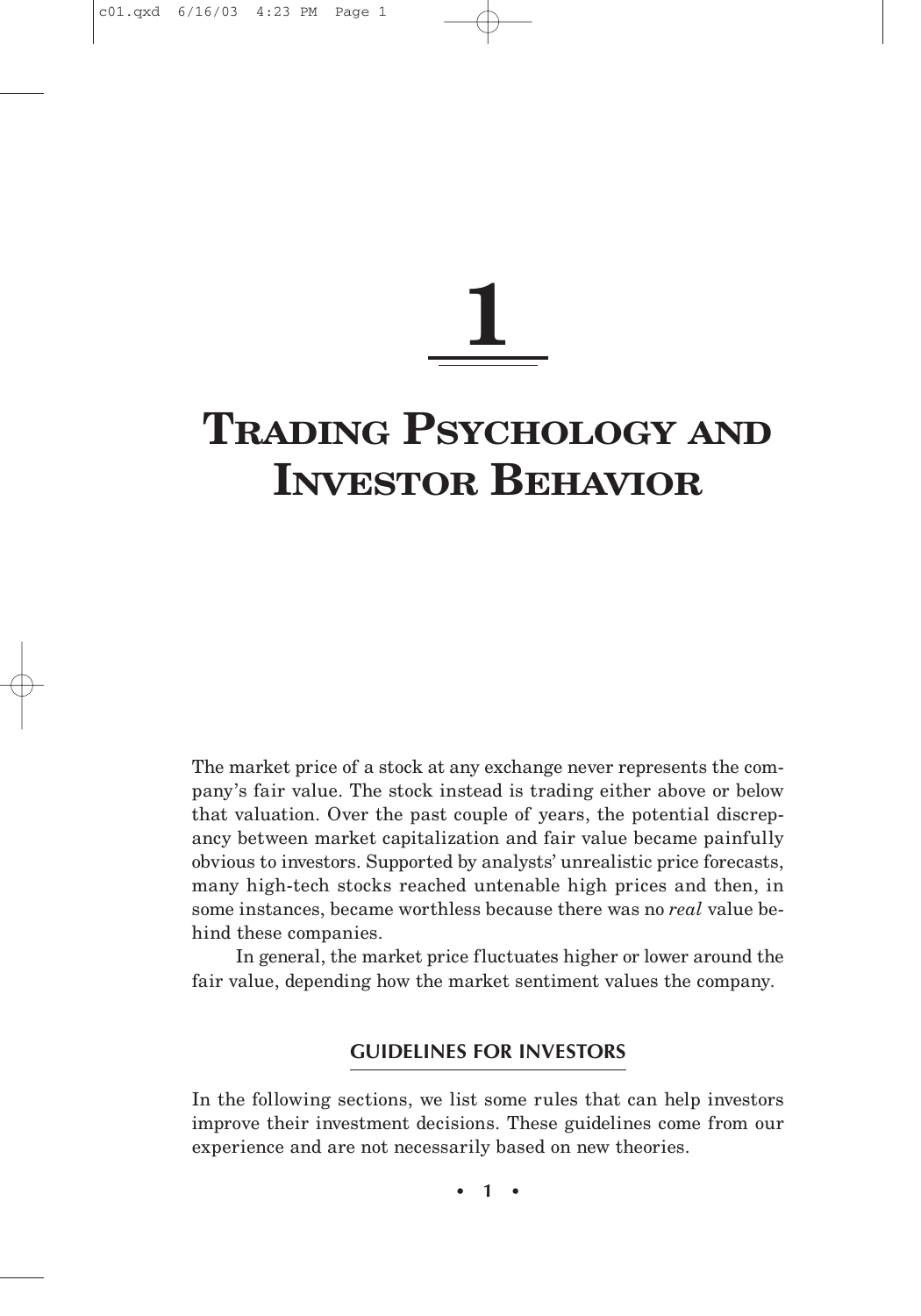#### **2 • TRADING PSYCHOLOGY AND INVESTOR BEHAVIOR**

#### *1. Know Yourself*

If you start sweating when you watch the price swings of a product you have invested in, you either have the wrong trading concept, are in the wrong products, or your positions are too big.

#### *2. Put Your Ego Aside*

The biggest losses happen after investors make their first big profits. If you accumulate profits with a proven, tested investment strategy, you can pride yourself on its success.

However, if you make profits without an investment strategy, you may lose not only all your profits but your total investment. Unexpected price moves do not have to mean big losses; they occur because investors work with the wrong trading concept.

#### *3. Hoping and Praying Do Not Guarantee Success*

Many traders keep repeating the same mistake: They take small profits and let the losses run. The main reason to work systematically with an investment concept is to get the best average performance. This requires placing a stop-loss with *every* trading position and calculating the profit target when opening a position.

Hoping that losses will become profits by waiting a "little bit longer" is gambling. It might be appropriate once in a while, but in the long run, it ruins every account.

# *4. Investors Must Learn to Live with Losses*

It is easy to enjoy profits, but everyone hates losses. A market price that drops below the entry price is not the only reason for a loss. If a position with a 100 percent profit is liquidated at the entry price, this is also a big loss in the account, although it may not seem as damaging.

# *5. Never Double Your Losses*

Dollar-cost averaging is one of the best strategies for investors if they execute it systematically as part of a long-term strategy.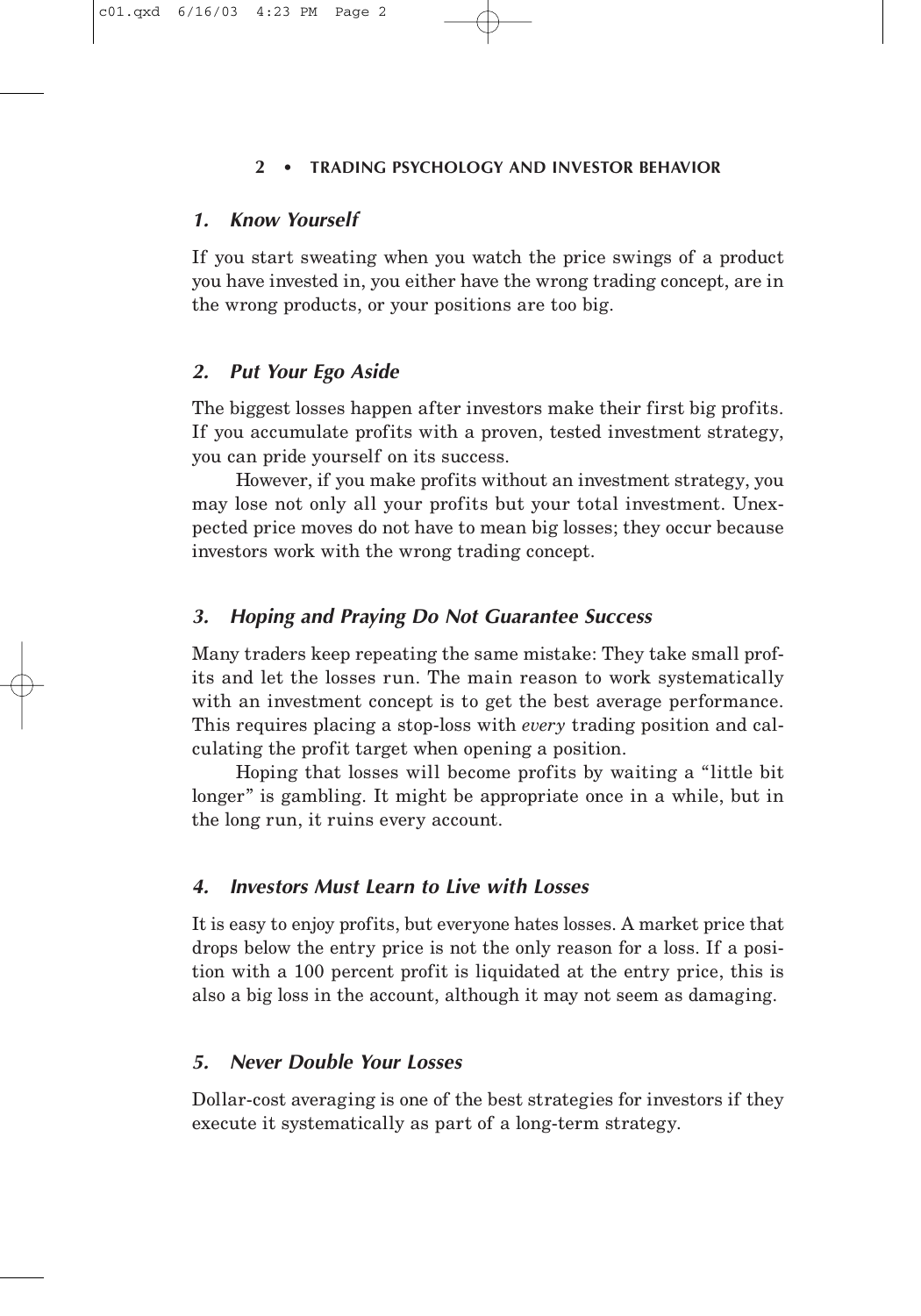#### **GUIDELINES FOR INVESTORS • 3**

Almost all huge bankruptcies in trading companies worldwide happened because they doubled up losing positions. Hoping to recover losses through additional leverage never works unless someone is really lucky.

#### *6. Know Your Pain Level*

Investors create their biggest problems when they change their investment strategy without sufficient reason. The trouble begins when traders jump from one trading strategy to another to follow the shortterm sentiment, mainly because a product seems to have changed.

Each investment strategy has its advantages and disadvantages. Someone who has expertise in picking stocks should continue to use this approach, despite the risk of big drawdowns. A perfect trading concept does not exist, unless someone has discovered a niche product and keeps quiet. At the same moment that this niche market becomes common knowledge, the profit potential disappears.

Each investment strategy has a predetermined pain level that investors can identify. It is important to know this pain level before executing an investment strategy.

#### *7. Diversify the Risk*

No matter how promising the future of a product may seem, diversify the risk. Many traders profitably trade the same product every day and are especially successful in intraday trading. But these traders are disciplined and have specific product knowledge that is not available to most people.

In general, diversifying the risk with a systematic trading approach will result in a much more stable equity curve than investing in a single product.

#### *8. Making Money by Trading Is Hard Labor*

Many people believe that that it is easy to make money by investing in stocks, bonds, stock index futures, or commodities.

The opposite is true. Investors who show quick profits through trading either have inside information or are remarkably lucky. Average investors have neither of these advantages.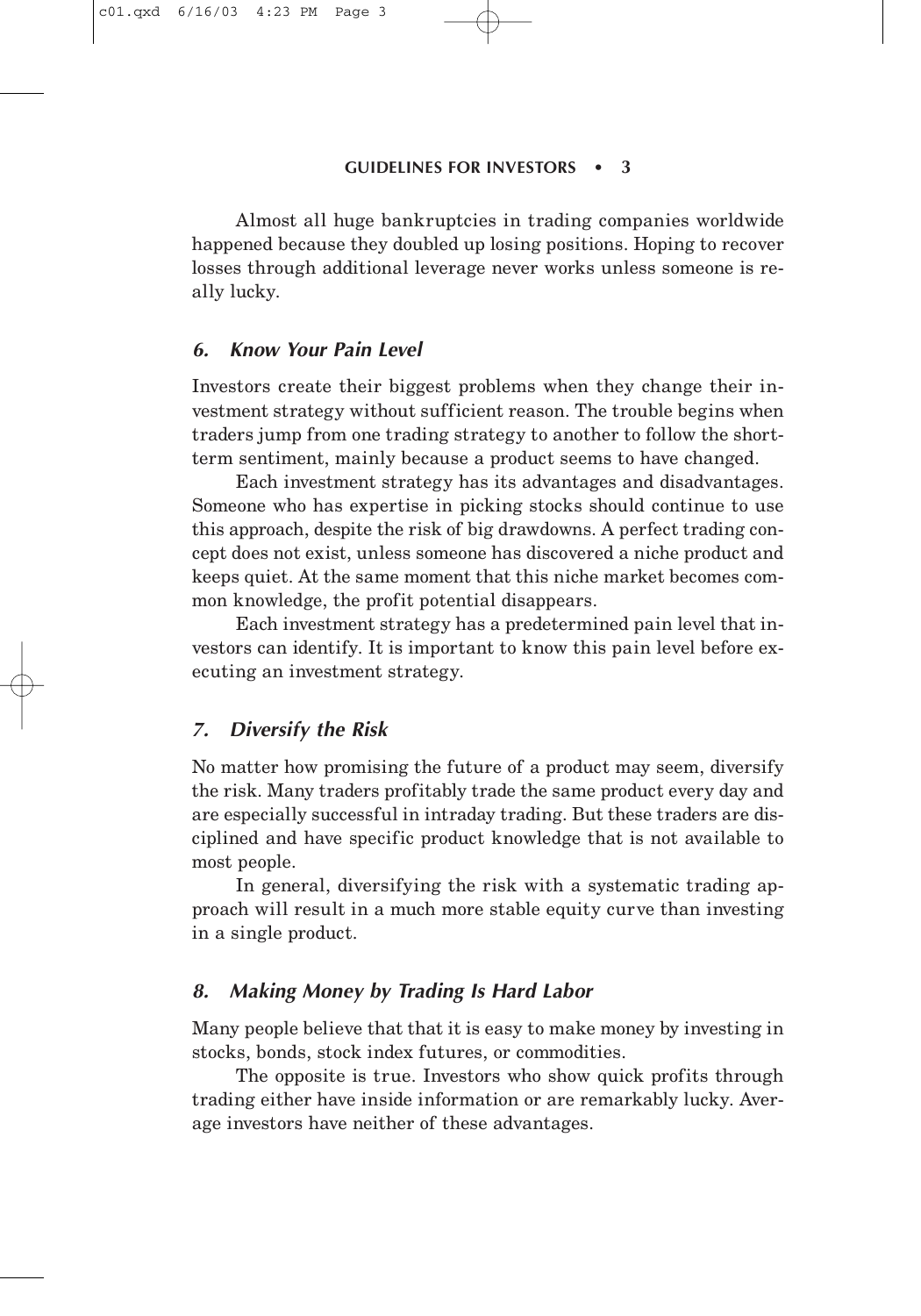#### **4 • TRADING PSYCHOLOGY AND INVESTOR BEHAVIOR**

All traders must develop a personal profile of risk preference and find a systematic trading style that fits the profile. Then they have to execute it. Months or years of systematic trading may be necessary before real-time trading results confirm that the trading concept works.

#### *9. Intuition versus Execution of a Tested Trading Concept*

All of the information that comes over the tickers, from newsletters, and through the Internet is already old when we receive it. There will always be someone with faster access who can take advantage of that information. Speculating with this "old" information is dangerous.

Trading concepts that have been tested and have good historical track records on paper provide valid information only if the advisor is willing to share how the trading concept works.

Real-time trading records are only reliable if market behavior does not change. Many of the successful fund managers in the 1980s did less well in the 1990s because the market patterns were very different. Investors must be highly skilled to identify trading concepts that did not perform well in the past but will perform well in the future.

#### *10. The Importance of a Trading Plan*

The secret of success on the exchanges is not to make money fast, but to make it consistently.

One of the most difficult accomplishments for traders is to create a portfolio that builds up equity over the long term, independently of market conditions. To reach this goal, it is essential to work with a reliable investment strategy and to guard against being greedy.

#### *11. Feel Comfortable with Your Trading Strategy*

Successful traders begin the morning with a trading concept that they can use comfortably for executing trading signals throughout the day, no matter what the markets are doing.

Feel good about your trading strategy as long as the real-time trading results are in line with the historical test results. If the maximum drawdown gets bigger than the drawdown of the historical test results, reevaluate the trading concept.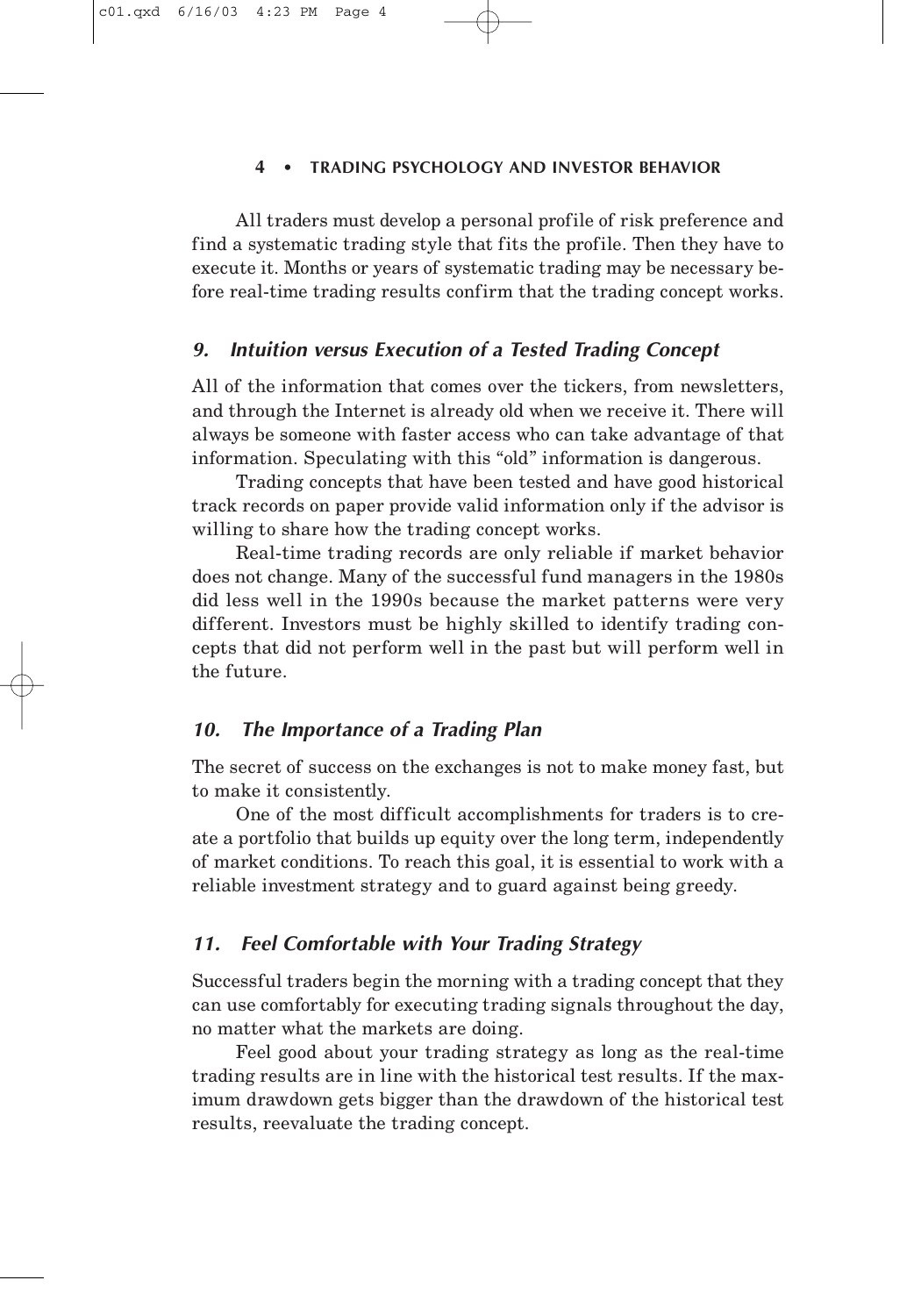# **GUIDELINES FOR INVESTORS • 5**

# *12. Nothing Is More Important than Discipline*

Discipline is always the most important attribute of successful traders. Many traders fail or have limited success because they cannot control their emotions and execute their established trading strategy in any given market situation.

# *13. Value of Available Trading Concepts*

Many worthwhile trading concepts are available. But none of them will always make money. An effective trading concept does not have to be difficult, but it must be executable. The trader has to believe in it and be willing to trade it even after a string of losses.